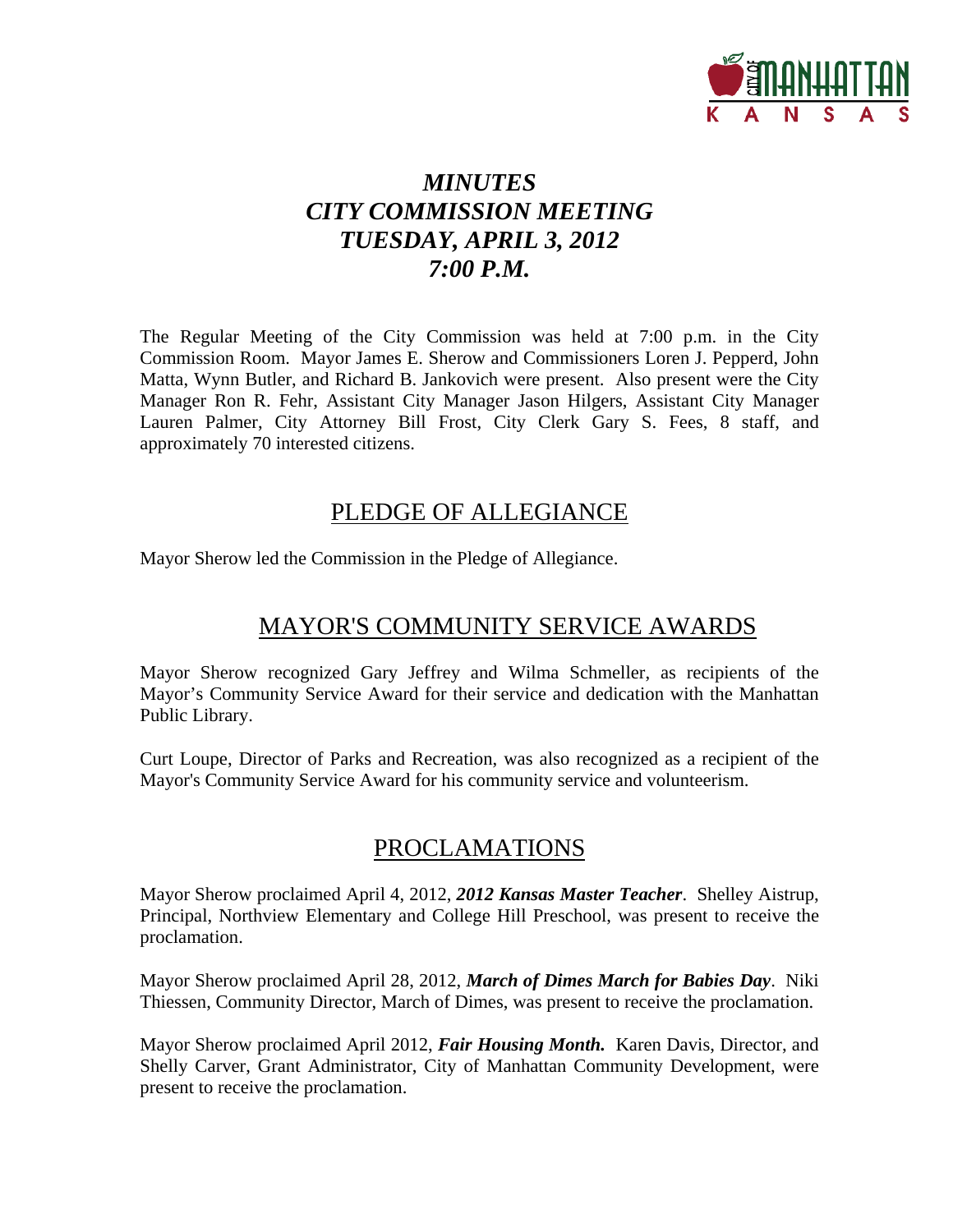**Minutes** City Commission Meeting April 3, 2012 Page 2

# PUBLIC COMMENTS

Mayor Sherow opened the public comments.

Tim Lindemuth, 500 Denison Avenue, asked the City Commission to be a team player and to assist Flint Hills ATA Bus in their request for use of the public right-of-way for signage so that a transit system has a better opportunity to succeed.

Anne Smith, Director, Flint Hills ATA Bus, provided the Commission with an update on their bus operations and plans for city-wide fixed-route systems to begin April 23, 2012. She stated that the Flint Hills ATA Bus is working on pick-up locations along the new routes and would have additional information on their website in the future. She was hopeful that they could work with the City of Manhattan to develop a right-of-way agreement that would be beneficial for everyone.

Emilee Taylor, Marlatt Hall, No. 48, Kansas State University, informed the Commission that a fixed-route system needs to happen and that Kansas State University has a large international student population that needs this type of transportation system. She urged the Commission to consider the signage and use of right-of-way as a benefit to the community.

Dee Robert Ross, 8628 Hanna Lane, asked what the new name of the National Institute for Strategic Technology Acquisition and Commercialization, Inc. (NISTAC) is and if the City of Manhattan was still funding NISTAC, a not-for-profit company. He voiced concern with providing taxpayer dollars to fund a private not-for-profit corporation. He then questioned the Mayor about flying the Canadian and American flags at his residence.

Matt Decapo, 1126 Vattier Street, informed the Commission of the current parking issues on the Kansas State University campus and on the side streets near campus with the growth of the University and community. He stated that access to transportation is difficult for international students and with the rise in gas prices, a public transportation system makes sense. He then said that with the future plans for the National Bio and Agro-Defense Facility and the goal to be a top 50 public research institution, providing a public transit system would be a wise investment for the future.

Cindy Burr, 1213 Windsong Lane, informed the Commission that she was disappointed when she heard that the City Commission would not financially support Flint Hills ATA Bus for this service. She said that the Flint Hills ATA Bus is not asking for money, but asking for use of the public right-of-way. She stated that she would use the transit service and said that a lot of people would use transit in the community.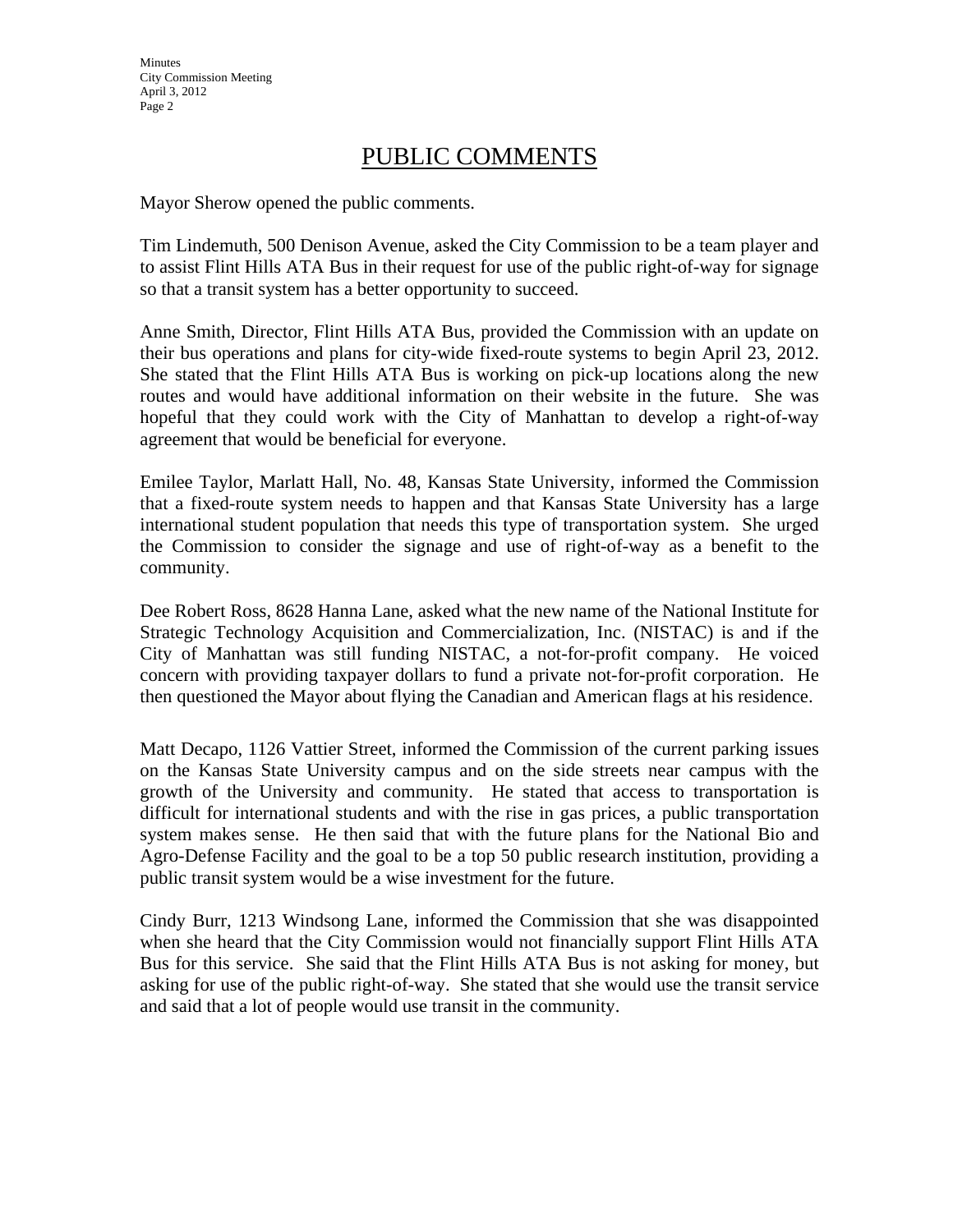# PUBLIC COMMENTS *(CONTINUED)*

Daniel Swenson, President, Thunderhead Engineering, 403 Poyntz Avenue, No. B, informed the Commission that he supported a public transportation system. He said that his experience with hiring engineers is that they do not worry about taxes as much as components of quality of life, including public transportation systems. He asked the Commission to support the Flint Hills ATA Bus system and see transportation as a vision for the future of Manhattan.

Betsy Haddox, 931 Moro Street, Apt. 11, stated that she supported the transit system and said that without a car, it is difficult to get to certain districts in the city. She said that many international students and sporting events would appreciate the bus system and that it would play an important consideration from a planning perspective in where students live to help alleviate campus and city parking problems. She also said that a public transit system could be a financial benefit to the city in creating links to shopping areas in the community and encouraged the Commission to support the bus system.

Manny Novice, 1426 McCain Lane, voiced support for the public transportation system and encouraged the City Commission to make the long-term investment.

Ben Champion, 2349 Bellehaven Road, asked the Commission to be consistent in the use of signage in the public right-of-way. He stated that if transportation signage is not allowed in the public right-of-way, then be prepared to remove signs for all other purposes that are in the public right-of-way.

Richard Hill, 3513 Stagecoach Circle, thanked Mayor Sherow for his work and for flying the American and Canadian flags. He provided additional analysis and information from the notes provided from the Housing Round Table regarding special assessments, number of housing units and affordability of housing, building expenses associated with building codes, and stated that homeowner's expectation returns are higher than they should be with sweat equity.

Michael Wangsgaard, 115 EJ Frick Drive, asked that additional clarification be provided from the Flint Hills ATA Bus that they are not looking for any City funding at this time or future considerations for funding.

Anne Smith, Director, Flint Hills ATA Bus, informed the Commission that they are only asking for right-of-way consideration from the City and will hire someone to install the signage in the right-of-way areas. She stated that she does not know what will happen in the future with grant cycles, but said that at some point it would not be an unreasonable expectation at some point to ask for funding from the City and the worst the Commission could say would be no.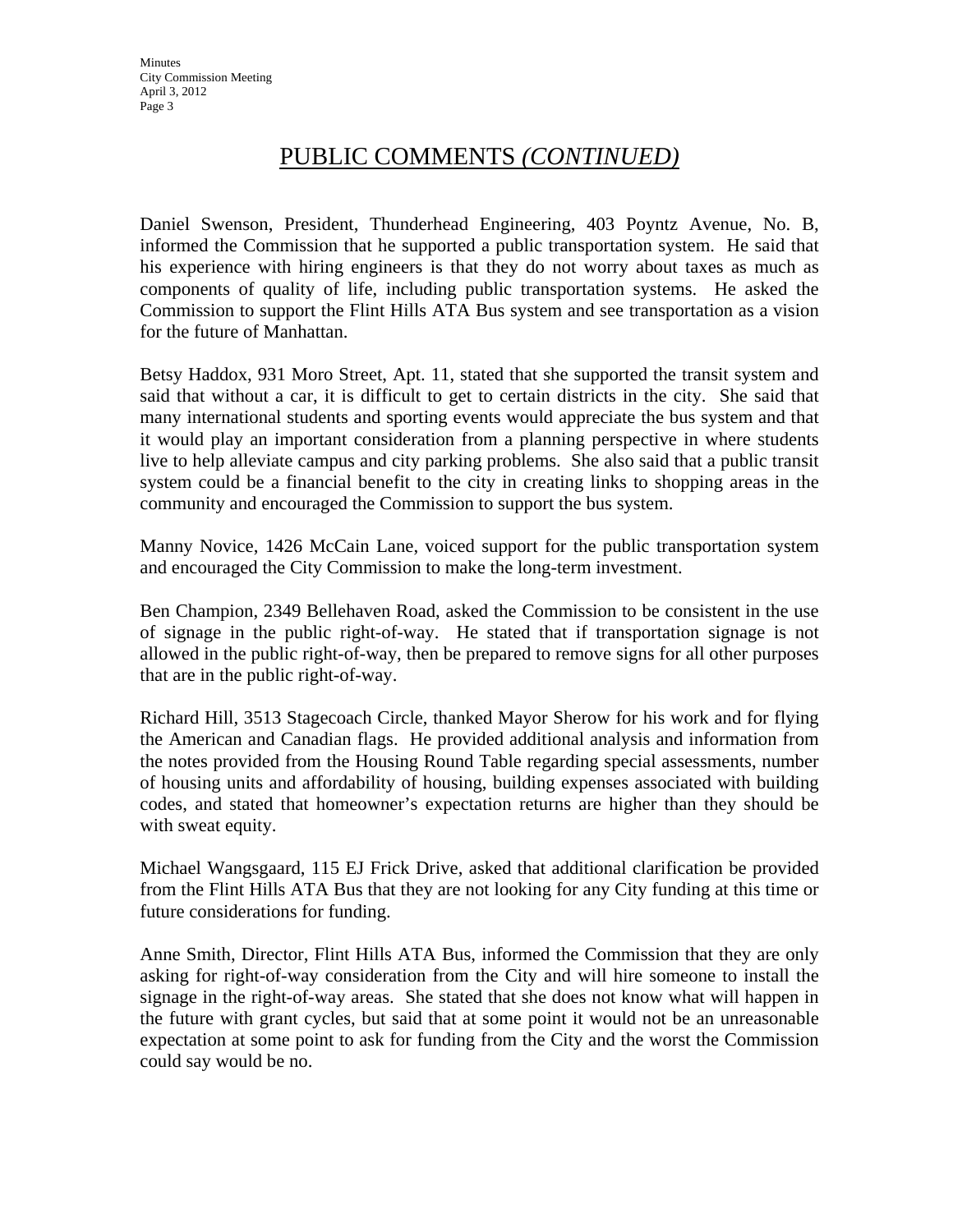# PUBLIC COMMENTS *(CONTINUED)*

After additional comments and questions from the Commission, Anne Smith, Director, Flint Hills ATA Bus, responded to questions and provided clarification regarding a request to see the complete plan with additional detail on the revised budget, funding structure, and bus stop sign information. She then responded to additional questions from the Commission regarding the transit plan and stated that a memo was being prepared with additional information for Commissioner Butler and the City Commission.

Teresa Dowling, 4440 Tuttle Creek Boulevard, informed the Commission that she works for the Flint Hills ATA Bus and that many elderly people and others appreciate the service and couldn't understand why the Commission would not support a fixed-route service. She then responded to questions from the Commission and provided information on the Safe Ride program.

Dave Schafer, 2104 Fox Meadows, discussed the use of bicycles and stated that if the bus service can pay for itself and the right-of-way concerns can be alleviated, that he would have no objections. However, he voiced concern if taxpayer's funds were needed to support the proposed transit system.

Gary Olds, 3308 Frontier Circle, voiced concern with the expenses associated with additional employees, higher fuel expenses, low ridership levels, and national issues with transit systems and public subsidization. He stated that he has witnessed minimal passengers between Junction City and Manhattan and was not a supporter of the expanded transit system and use of public funding. He asked the Commission to hold its ground until the population growth warrants a public transportation system.

Anne Smith, Director, Flint Hills ATA Bus, provided additional information and clarification on ridership levels, fuel usage, and number of trips.

Hearing no other comments, Mayor Sherow closed the public comments.

## COMMISSIONER COMMENTS

Mayor Sherow provided an overview of items mentioned during the Discussion/Briefing Session held prior to the City Commission Legislative Meeting. The Commission updated calendar items; discussed the sales tax issue; discussed housing inspection procedures; received an update on the Wildcat Creek Watershed Working Group and upcoming meetings; and provided an update on the Blue Earth Plaza and water feature. He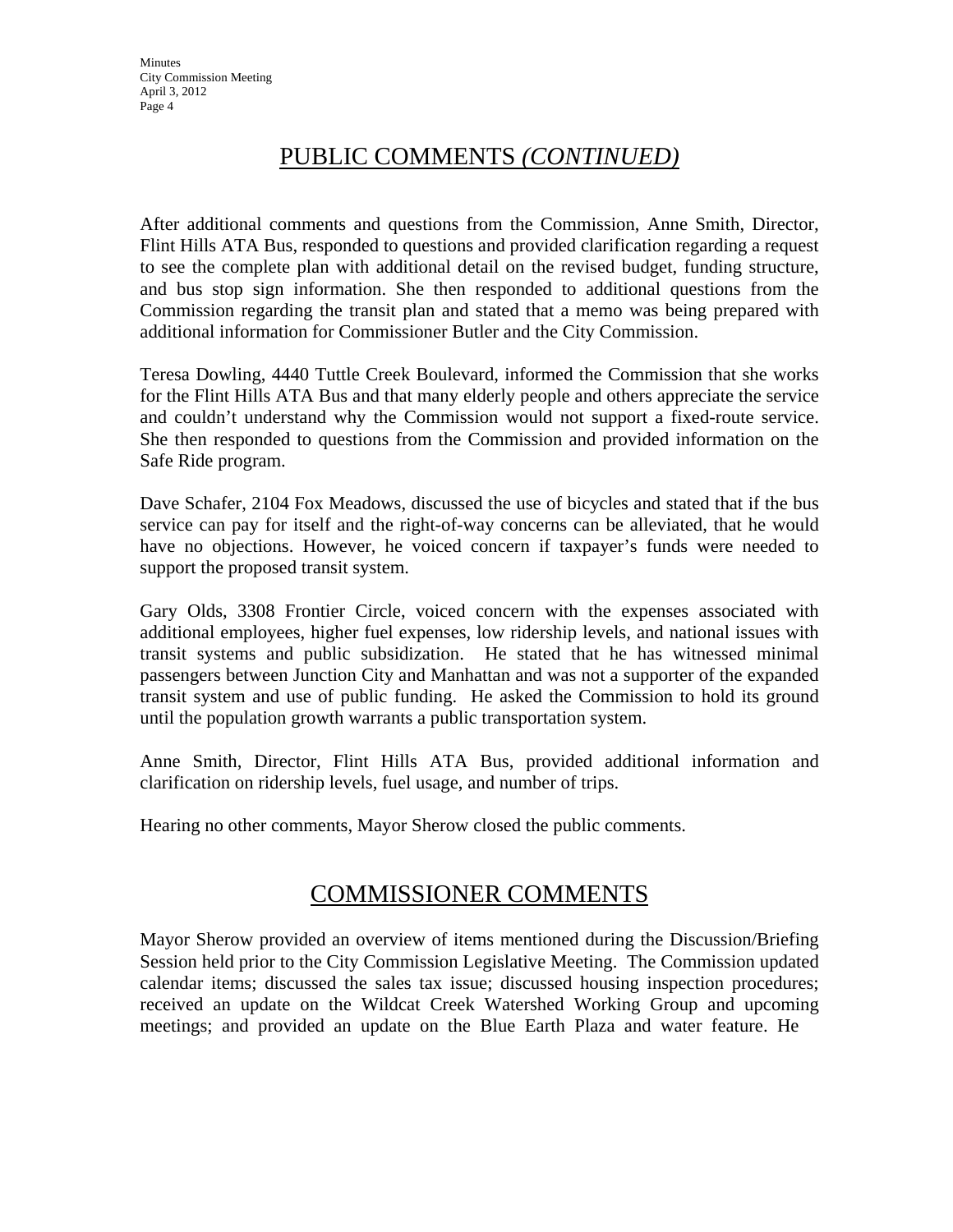# COMMISSIONER COMMENTS *(CONTINUED)*

encouraged the community to attend the Grand Opening of the Flint Hills Discovery Center on Saturday, April 14, 2012. He then provided additional information on a public transportation system and on the request for the Flint Hills ATA Bus to use public rightof-way for the expanded transit system. He encouraged the Commission to listen to the request and let Anne Smith make a presentation to the City Commission at a future Commission meeting.

Commissioner Butler reiterated that he has asked for a memorandum from Anne Smith, Director, Flint Hills ATA Bus, with additional information for the Commission to review before the item is placed on a future agenda for use of public right-of-way. He stated that he did not want any public funds used for the new fixed-route bus service, requested that the liability concerns and traffic be satisfactorily addressed, and asked that bus stop locations be identified.

Commissioner Matta stated that he wanted to receive the actual operating plan, financial projections, funding sources, and required matching funds received to review and, then determine if the Commission should move forward with the request. He provided additional information on the financial difficulties and services other transit providers have experienced, including Ames, Iowa.

Mayor Sherow stated that Anne Smith, Director, Flint Hills ATA Bus, indicated that she would provide the information requested. He then provided additional information on the Ames, Iowa, transit system.

Anne Smith, Director, Flint Hills ATA Bus, informed the Commission that she would submit the revised plan to them and responded to additional questions from the Commission.

Commissioner Pepperd also requested additional information on the signs requested in the public right-of-way and stated that he did not want the City to have any liability or American with Disabilities Act (ADA) concerns associated with the new transit service.

Commissioner Jankovich informed the community that he and his wife, Caroline, were cochairing "Dinner by Design" as a new fundraiser event for United Way of Riley County. He stated the event would be held Sunday, April 22, 2012, at the Hilton Garden Inn and Manhattan Conference Center and encouraged those interested to contact him or the United Way office to purchase tickets. He also informed the community that the next Wildcat Creek Watershed Working Group meeting would be Thursday, April 5, at 7:00 p.m., in the City Commission Room and another meeting would be scheduled for Thursday, April 26, 2012, at 7:00 p.m., in the City Commission Room to receive a report from AMEC, of Topeka, Kansas, on future conditions mapping, an update on gauges installed on Wildcat Creek, and presentations from K-State students regarding modeling and flood plain mitigation.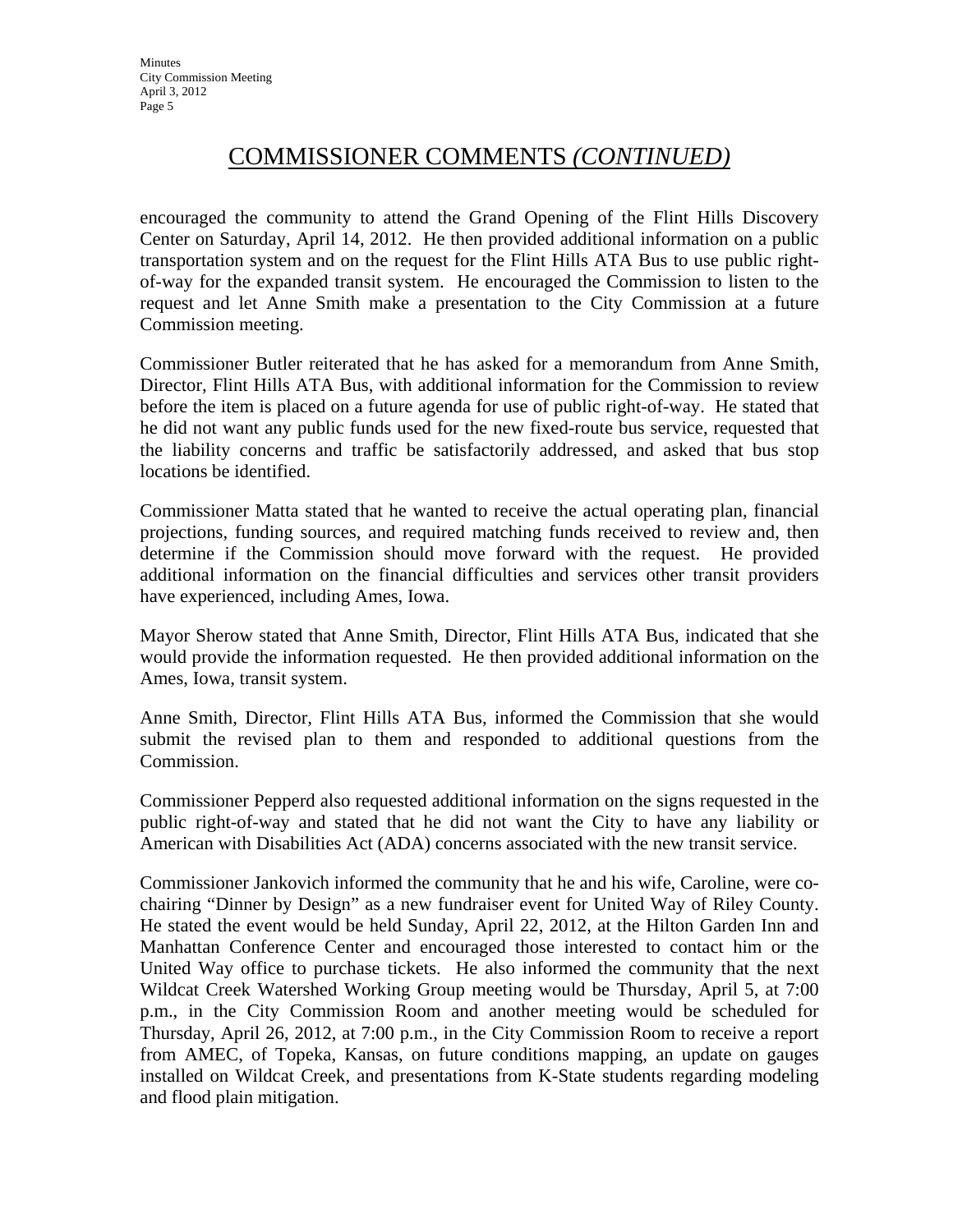# COMMISSIONER COMMENTS *(CONTINUED)*

After discussion and comments from the Commission, Commissioner Jankovich moved to place the half-cent sales tax initiative as a discussion item at the end of the general agenda. Commissioner Butler seconded the motion. On roll call vote, motion carried 5-0.

Curt Loupe, Director of Parks and Recreation, responded to questions from the Commission on the opening plans for the City Park Splash Park and stated that it would be opened shortly before Memorial Day.

### CONSENT AGENDA

(\* denotes those items discussed)

### **MINUTES**

The Commission approved the minutes of the Special City Commission Meeting held Tuesday, March 27, 2012.

### **CLAIMS REGISTER NOS. 2698 and 2699**

The Commission approved Claims Register Nos. 2698 and 2699 authorizing and approving the payment of claims from March 21, 2012, to March 27, 2012, in the amount of \$4,030.00 and \$984,309.23, respectively.

### **LICENSE**

The Commission approved an annual Merchant Guard Agency License for VendTech-SGI, LLC, 260 N. Rock Road, Suite 218, Wichita, Kansas.

### **ORDINANCE NO. 6944 – EMINENT DOMAIN PROCEEDINGS – FEATHER FIELD FARMS, LLC – WILDLIFE FENCE IMPROVEMENTS**

The Commission approved Ordinance No. 6944 authorizing the commencement of eminent domain proceedings to acquire property owned by Feather Field Farms, LLC, for Wildlife Fence Improvements at the Manhattan Regional Airport.

### **ORDINANCE NO. 6945 – NO PARKING ZONE – NORTH 4TH STREET (BLUEMONT AVENUE TO VATTIER STREET)**

The Commission approved Ordinance No. 6945 designating a "No Parking Zone" along the east side of North  $4<sup>th</sup>$  Street from its intersection with Bluemont Avenue to Vattier Street and along the west side of North  $4<sup>th</sup>$  Street from its intersection with Bluemont Avenue to the north alley between Bluemont Avenue and Vattier Street.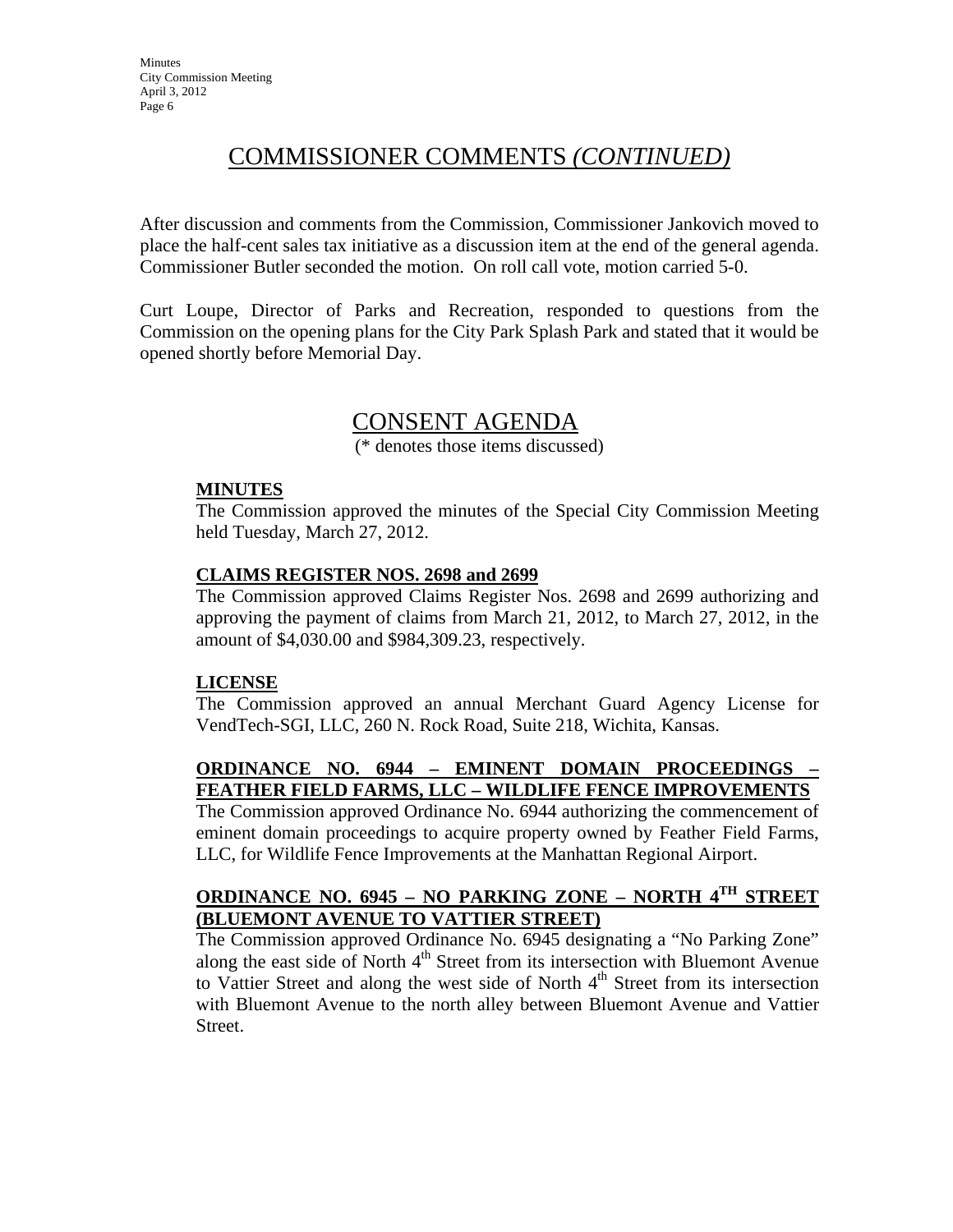# CONSENT AGENDA (*CONTINUED*)

### **RESOLUTION NO. 040312-A – SET PUBLIC HEARING DATE – POYNTZ AVENUE IMPROVEMENTS (ST1203)**

The Commission approved Resolution No. 040312-A setting May 1, 2012, as the date to conduct a public hearing to consider a resolution finding the project advisable, and creating a benefit district to improve Poyntz Avenue.

### **RESOLUTION NO. 040312-B – SUPPORT – SAFE ROUTE TO SCHOOL GRANT**

The Commission authorized City Administration to advertise a Request for Qualifications for a consultant to submit an application to KDOT for a Safe Routes to School Phase One Grant, and if awarded, to perform the Phase One Services; and approved Resolution No. 040312-B to show Administrative Support of the Safe Routes to School Program.

### **\* CHANGE ORDER NO. 2 – FIRE STATION #3 (CIP #FRX75P)**

Ron Fehr, City Manager, responded to questions from the Commission.

Dan Knight, Anderson Knight Architects, provided clarification for the change order and presented an update on the status of the fire stations.

The Commission approved Change Order No. 2 for the construction of Fire Station 3 resulting in a net increase in the amount of \$2,875.00 (+0.1417%) to the contract with Murray and Sons Construction Co., Inc., of Topeka, Kansas.

### **\* CHANGE ORDER NO. 2 – FIRE STATION #5 (CIP #FR775P)**

Ron Fehr, City Manager, responded to questions from the Commission and clarified the responsibility of the structural engineer and the reason for the change order.

Dan Knight, Anderson Knight Architects, provided clarification for the change order and presented an update on the status of the fire stations.

The Commission approved Change Order No. 2 for the construction of Fire Station 5 resulting in a net increase of \$38,696.00 (+1.6045%) to the contract with Murray and Sons Construction Co., Inc., of Topeka, Kansas.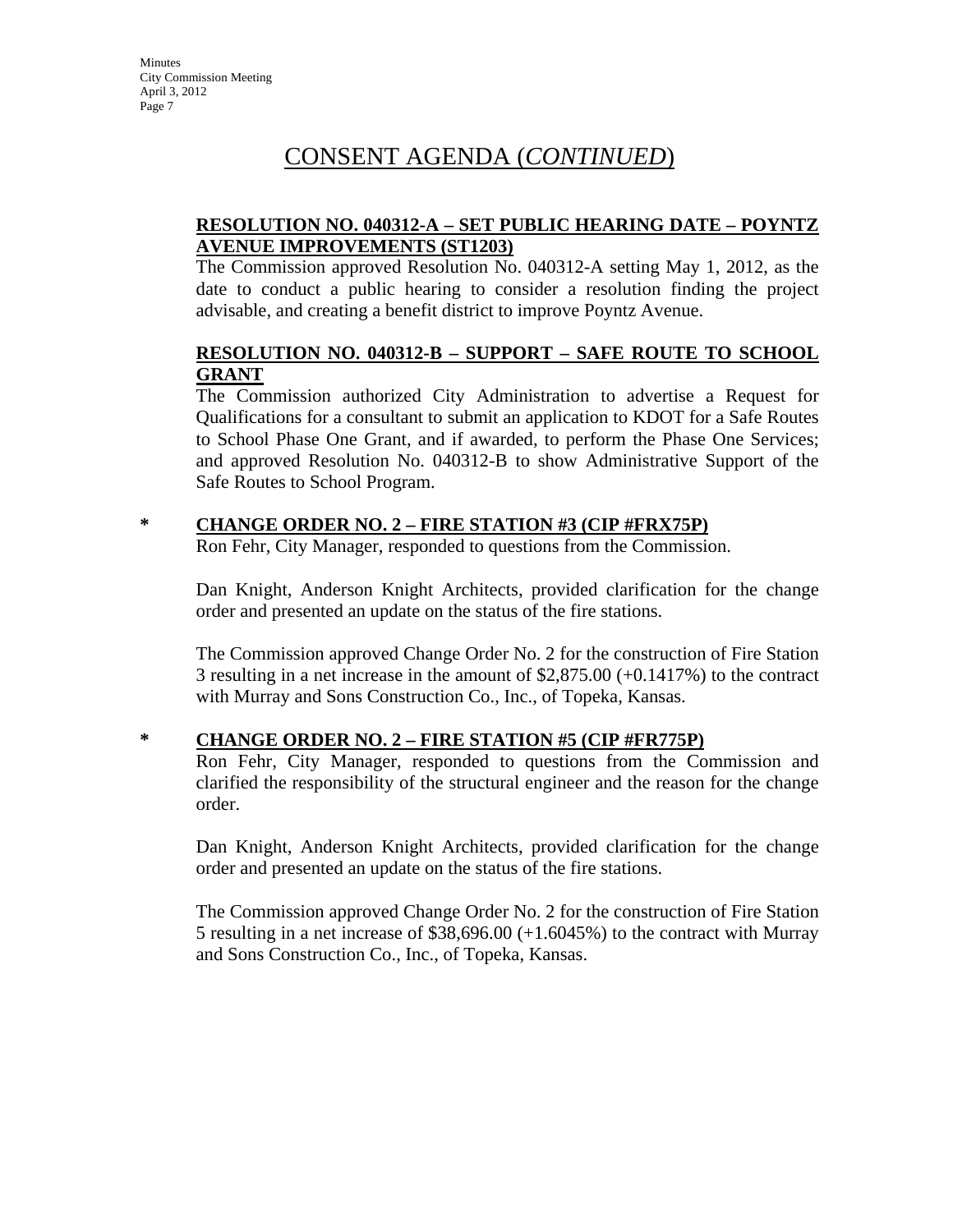# CONSENT AGENDA (*CONTINUED*)

### **AWARD CONTRACT – SANITARY SEWER MANHOLE REHABILITATION PROJECT (SS1201) (CIP #WW116P)**

The Commission authorized the Mayor and City Clerk to execute a contract in the amount of \$52,450.00 with Mayer Specialty Services, of Goddard, Kansas, for the Sanitary Sewer Manhole Rehabilitation Project (SS1201).

### **AWARD CONTRACT – CURED-IN-PLACE PIPE SEWER LINING PROJECT (SS1202) (CIP #WW115P)**

The Commission authorized the Mayor and City Clerk to execute a contract in the amount of \$414,916.00 with Western Slope Utilities, LLC, of Breckenridge, Colorado, for the Cured-in-Place Pipe Sewer Lining Project (SS1202).

### **AGREEMENT – DOWNTOWN FARMERS MARKET**

The Commission authorized City Administration to finalize and the Mayor and City Clerk to execute an agreement with the Downtown Farmer's Market, Inc., for the use of the City's public parking lot at the corner of  $5<sup>th</sup>$  Street and Humboldt Street for the 2012 season.

### **AGREEMENT – EMPLOYMENT – CITY MANAGER**

The Commission authorized the Mayor and City Clerk to execute the modified Employment Agreement between the City of Manhattan and City Manager Ronald R. Fehr, retroactive to the first pay period of 2012.

### **BOARD APPOINTMENT - SPECIAL ALCOHOL FUNDS ADVISORY COMMITTEE**

The Commission approved the appointment of Tanya Chengappa, 4104 Wellington Drive, to fill the unexpired term of Penny Pierce. Ms. Chengappa's term begins immediately and will expire June 30, 2012.

After discussion, Commissioner Jankovich moved to approve the consent agenda, as read. Commissioner Butler seconded the motion. On a roll call vote, motion carried 5-0.

At 8:48 p.m., the City Commission took a brief recess.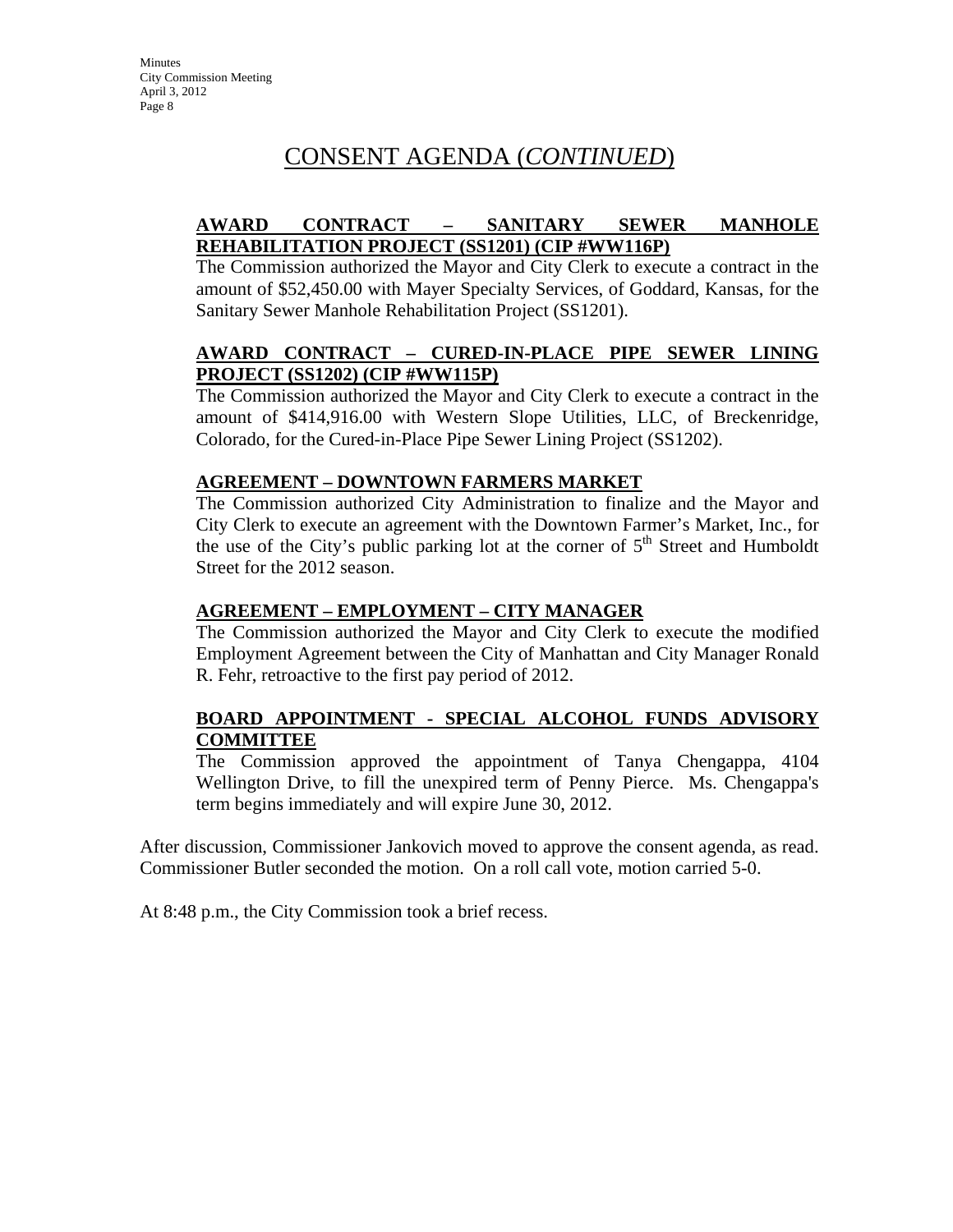**Minutes** City Commission Meeting April 3, 2012 Page 9

# GENERAL AGENDA

### **FIRST READING – VACATE - PORTION OF 9TH STREET RIGHT-OF-WAY**

Rob Ott, City Engineer, presented an overview of the item. He then responded to questions from the Commission.

Greg Wilson, Co-Owner, Howie's Recycling, informed the Commission that they support the item and have no objection as long as they could pave the existing area for their business use.

Bart Thomas, 5640 Anderson Avenue, informed the Commission that he is the property owner of 902 Fair Lane and that the proposed item would be detrimental to accessing his property. He requested that the Commission not vacate a portion of  $9<sup>th</sup>$  Street and to keep  $9<sup>th</sup>$  Street open. He then responded to questions from the Commission.

Rob Ott, City Engineer, responded to questions from the Commission regarding their desire to have additional information on the item before second reading. He informed the Commission that he would schedule a meeting between the two landowners and try to facilitate a potential resolution.

Ron Fehr, City Manager, responded to questions from the Commission regarding the timing of second reading of the proposed ordinance.

Greg Wilson, Co-Owner, Howie's Recycling, provided additional information on the item.

After discussion and additional comments from the Commission, Commissioner Jankovich moved to approve first reading of an ordinance vacating a portion of  $9<sup>th</sup>$  Street right-of-way adjacent to 625 South  $10^{th}$  Street, Manhattan, Kansas, 66502. Commissioner Pepperd seconded the motion. On a roll call vote, motion carried 5-0.

### **FIRST READING – ESTABLISH - SPEED LIMIT ON MORO STREET BIKE BOULEVARD**

Peter Clark, Civil Design Engineer, presented the item.

Ron Fehr, City Manager, and Dale Houdeshell, Director of Public Works, responded to questions from the Commission and provided additional information regarding traffic speeds, signage, and implementation plans.

Rob Ott, City Engineer, and Peter Clark, Civil Design Engineer, informed the Commission that this is an opportunity to educate the public and improve the bikeability and connectivity in the city without spending a lot of money. They then provided additional information regarding signage on Moro Street, with a future goal to create a network of bike boulevards throughout the city.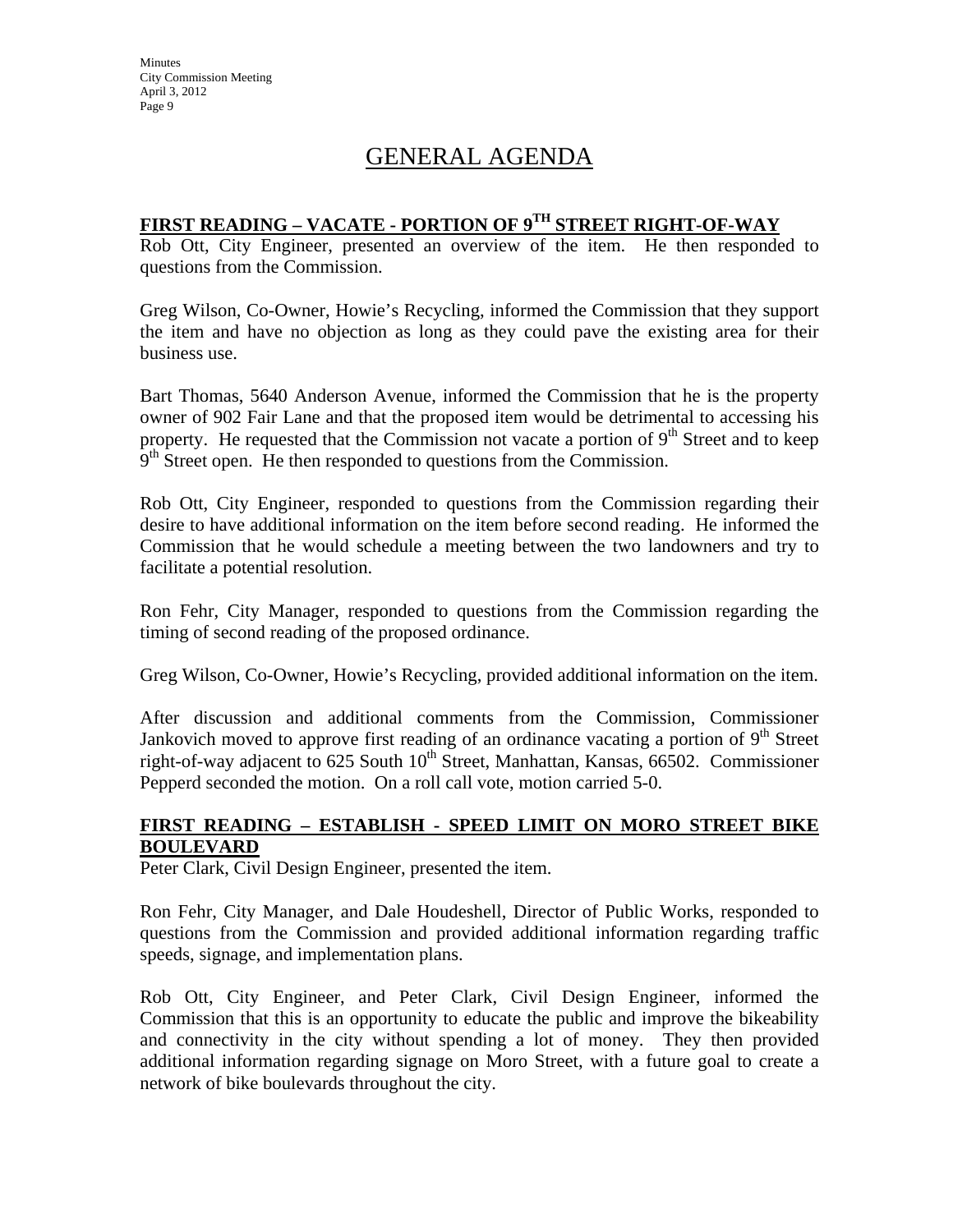# GENERAL AGENDA (*CONTINUED*)

#### **FIRST READING – ESTABLISH - SPEED LIMIT ON MORO STREET BIKE BOULEVARD** *(CONTINUED)*

After discussion and comments from the Commission, Commissioner Jankovich moved to approve first reading of an ordinance establishing the speed limit of 20 mph on Moro Street between  $11<sup>th</sup>$  Street and  $4<sup>th</sup>$  Street. Commissioner Butler seconded the motion. On a roll call vote, motion carried 5-0.

#### **DISCUSSION ITEM – HALF-CENT SALES TAX INITIATIVE**

Ron Fehr, City Manager, provided background information on the item. He referred to a letter received from the Riley County Counselor regarding a request for an Attorney General's Opinion on the county-wide half-cent sales tax and highlighted the conclusion from a letter dated March 28, 2012, to the Kansas Attorney General from the Riley County Counselor regarding the Language of Riley County's 2002 County-wide Retailers' Sales Tax Ballot Question-Its Impact upon a Proposed 2012 Ballot Question. He then responded to questions and comments from the Commission.

After discussion and comments from the Commission, Bill Frost, City Attorney, responded to questions from the Commission and informed the Commission that Riley County's questions to the Attorney General (AG) seemed unclear and that if the AG does not understand the City's position, it could be adverse to the City Commission's wishes. He then responded to additional questions from the Commission and stated that in his view, the most likely response from the AG's office would be that the City and County are in dispute and the AG is not going to get involved in a response. However, he stated that if the City does not weigh-in and express its opinion, it runs the risk of the AG upholding the County's position and the AG will not know the City's position. He then responded to additional questions from the Commission and provided additional information on the item.

After further comments on possible options to pursue, the Commission discussed the second question in the conclusion of the March 28, 2012, letter to the Kansas Attorney General from the Riley County Counselor, which states: "If Riley County resubmits its 2002 ballot question to the voters, may it lawfully alter that portion of the question which restricts how the City of Manhattan may use its share of the proceeds?"

Ron Fehr, City Manager, responded to questions from the Commission and clarified the existing policy established for use of half-cent sales tax proceeds.

After additional discussion and comments from the Commission, there was a consensus to have the City Attorney write a letter to the Attorney General expressing and clarifying the City's position, especially the obligation of funds and use of the City's share of the proceeds.